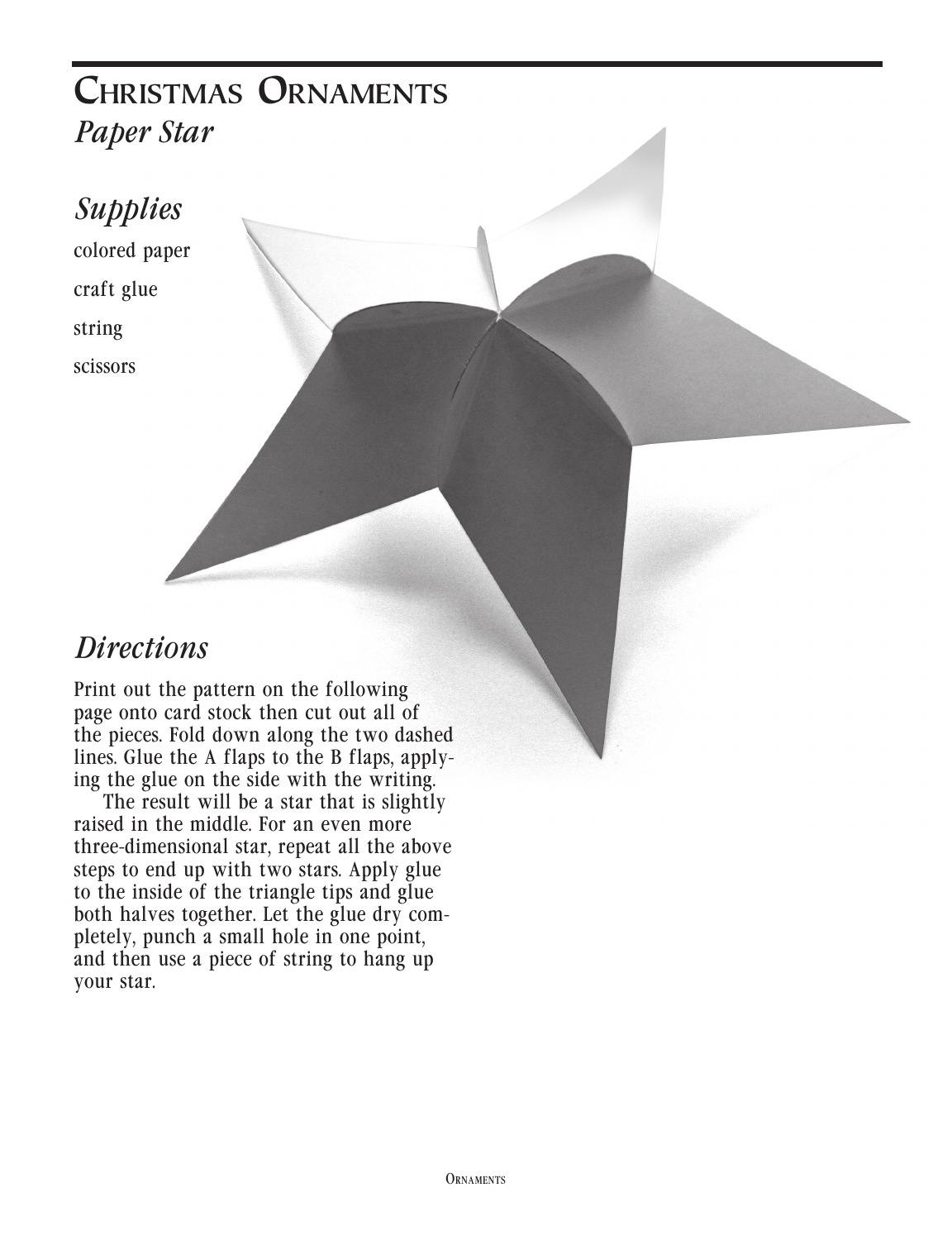## **Christmas Ornaments** *Paper Star, Page 2*

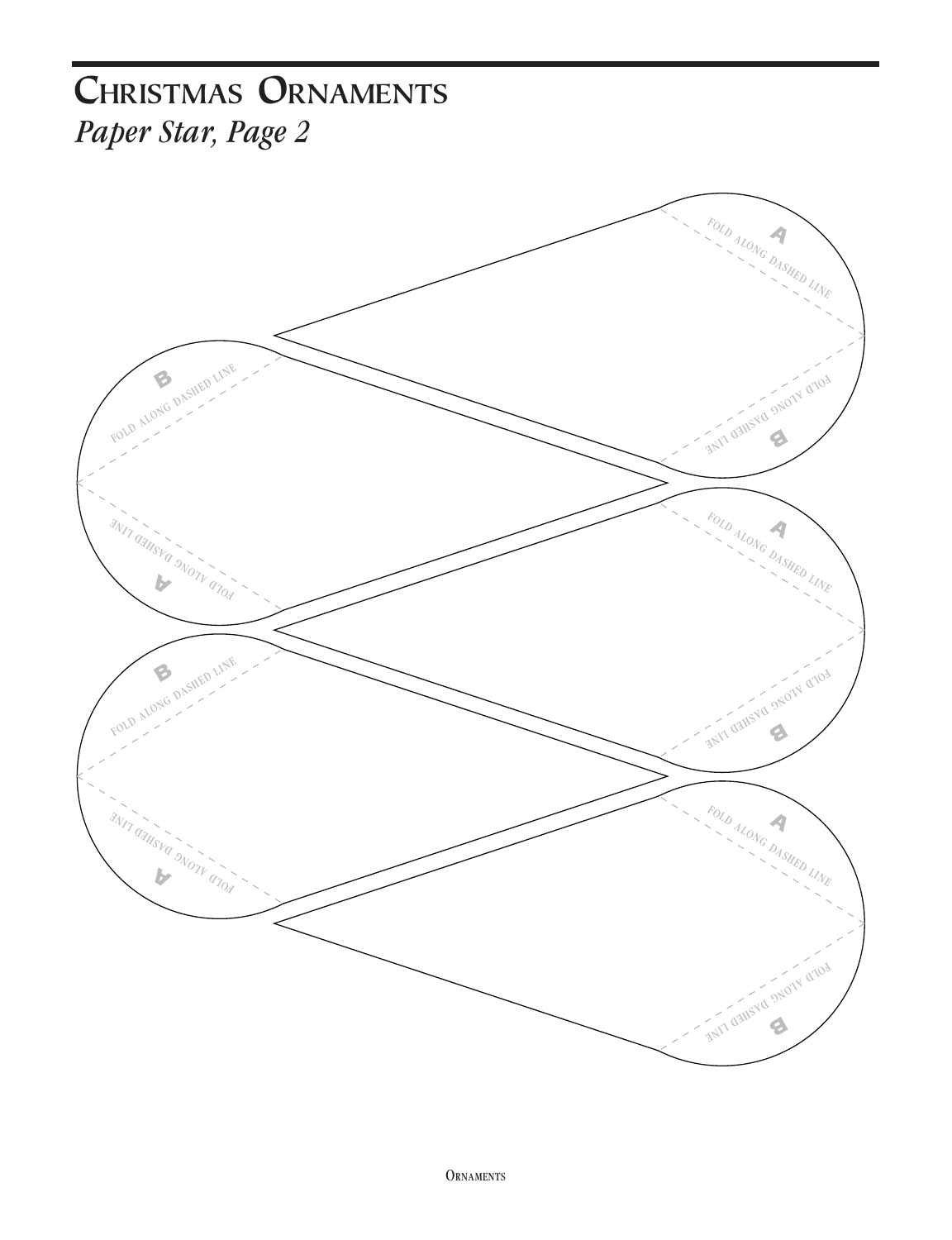### **Christmas Ornaments** *Cross Balls*

#### *Supplies*

colored paper

markers

string

scissors

tape

#### *Directions*

Print the pattern on the following page onto card stock then cut out the pieces. Color both sides with markers or crayons. Slide two pieces together along the center cuts. Tape the pieces to each other to keep them from sliding apart. Punch a hole in the top, tie a string loop through the hole and hang the ornament.